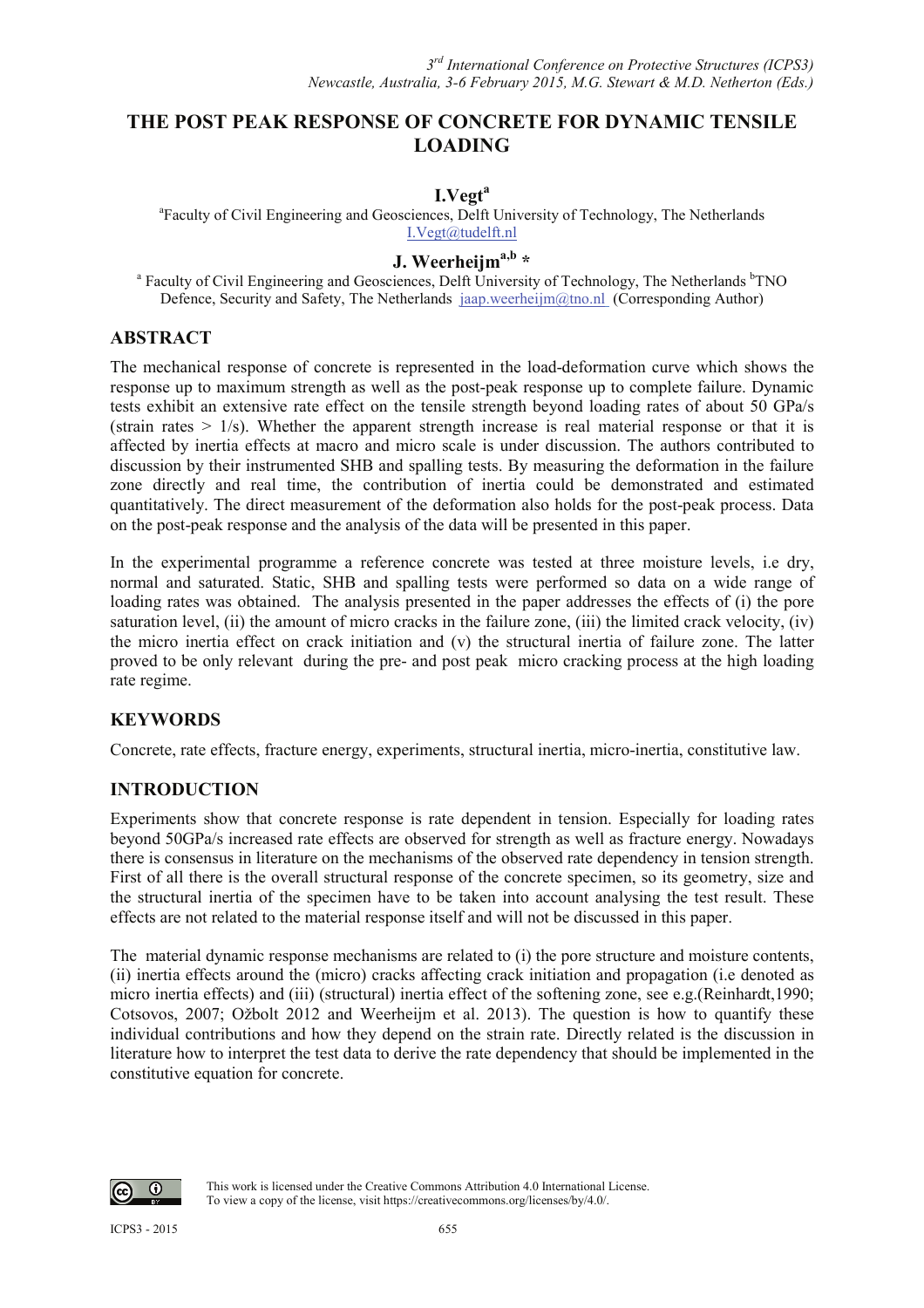The authors performed extensive test series at static, intermediate and high loading rates for normally cured concrete as well as dried and saturated concrete. The aim was to study the rate effect on strength as well as the softening behaviour and the fracture energy. Therefore the diagnostics were dedicated to directly measure the strength, but also the deformation of the fracture zone, in order to reconstruct the full stress-deformation relation at the different loading rates. In addition the width of the fracture zone and the crack distribution were determined using microscopy. The first part of the paper summarizes the testing devices, the diagnostics and the test data. More details are given in (Weerheijm et al., 2009, 2011, 2013 and Vegt 2015 thesis). In the second part the focus is on the structural inertia of the softening zone. The effect on the observed strength is determined by analysing the pre-peak response and the effect on the fracture energy follows from the post-peak response analysis.

## **EXPERIMENTAL PROGRAMME**

### **Testing devices and material composition**

Experiments are conducted at three different loading rates; static loading rate  $(10^{-4} \text{ GPa/s})$  as a reference, medium loading rate with a Split Hopkinson Bar (SHB) set-up ( $\approx$  50 GPa/s) and high loading rates with a Modified Split Hopkinson Bar (MSHB) (> 1000 GPa/s), see Figure 1.



Figure 24 (left) The Split Hopkinson Bar (SHB) at the Delft University of Technology; (middle) detail of the glued specimen and measurement system of the SHB and (right) the Modified Split Hopkinson Bar set-up at TNO Defence, Security and Safety.

The cylindrical concrete specimens have a diameter of 74mm. The length of the specimens for the static and Split Hopkinson Bar (SHB) tests is 100mm. The specimens for the high loading rate tests have a length of 300mm. For the concrete mixture a Portland cement (CEM I 32.5R) is used. The maximum aggregate size is 8mm. The three curing conditions were:

- $-$  "Normal" condition: specimens are stored under controlled conditions of  $20^{\circ}$ C and  $50\%$ relative humidity (RH);
- "Wet" condition: specimens are submersed in water;
- $-$  "Dry-50" condition: specimens are dried in an oven of 50 $^{\circ}$ C and 15% RH:

For the normal curing condition the average compressive cube strength and tensile splitting strength at 28 days is 48MPa and 3.4MPa. The compressive-, tensile splitting strength and Young's modulus at 42 days are 52MPa, 3.6MPa and 35.1GPa respectively.

#### **Diagnostics SHB and MSHB tests**

In the SHB set-up the tensile stress wave is generated using a drop weight, which slides along the lower bar and hits an anvil at the end. In the SHB set-up the strains are measured at the upper bar, while the total and elastic deformations are measured directly on the notched specimens with LVDT's (Linear Variable Differential Transducers) and strain gauges respectively. The signals are synchronised and combined to reconstruct the desired stress-deformation curve. The strength and fracture energy are quantified by this curve.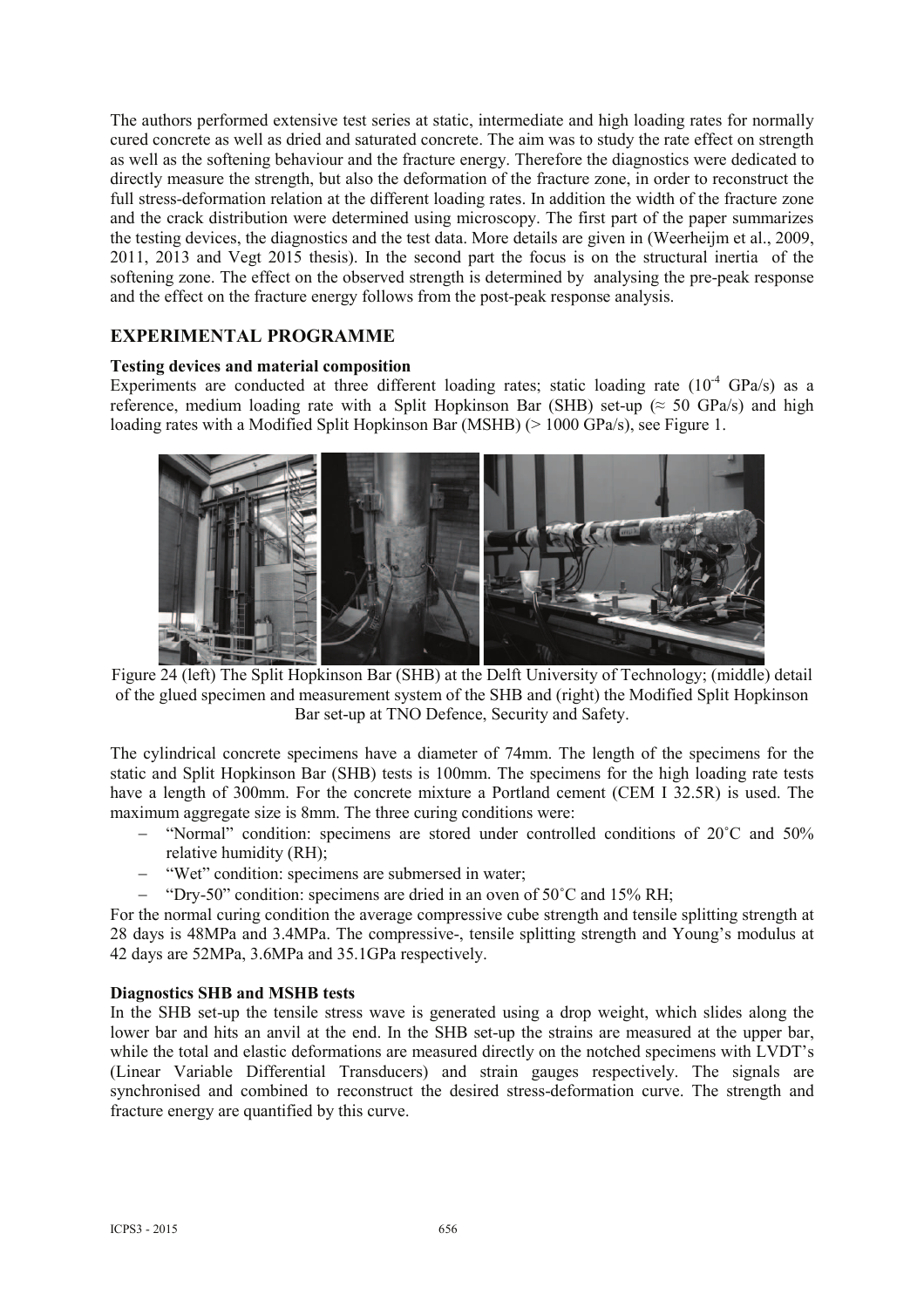

Figure 25 (left) The concrete specimen of the MSHB with strain gauges. Figure 26 (right) Detail of the deformation measuring device with strain gauges on a supporting foil; (Photo shows the broken gauge after full separation).

For the high loading rate regime (>1000 GPa/s) the Modified Split Hopkinson Bar (MSHB) set-up is used. The MSHB is based on the principle of spalling.

The measurement set-up of the MSHB is comparable to the set-up of the SHB. The transmitted pressure wave in the concrete specimen, the wave propagation and the reflection process are recorded with strain gauges distributed along the notched specimen (Figure 2). The loading rate and applied load are derived from the strain measurements on the steel bar and the specimen. The resulting stress at the failure zone (notch) is determined using the uniaxial wave theory to quantify the wave interaction process [Vegt et al. 2006, 2007 and 2015]. To derive the desired stress-deformation curve, it is necessary to determine the deformation of the fracture zone directly. New deformation measuring devices have been developed (Figure 3), which are almost weightless and can measure deformations at very high loading rates. The measured deformations at the notch are combined with the resulting stresses in the notch to obtain the desired stress-deformation curve at high loading rates.

#### **The width of the fracture zone and crack data.**

To obtain quantitative results on crack lengths and widths of the fracture zone, the crack patterns are digitalized. The cracks are subdivided into (see Figure 4 left) : 1) the macro crack, which is the crack where physical separation of the two parts of the specimen has taken place, 2) the connected micro cracks, which are connected to the macro crack and 3) the isolated micro cracks, which are not connected to the macro crack but found isolated in the concrete sample and determine the width of the fracture zone. Figure 4(left) shows a crack pattern and illustrates the crack categories and the width of the fracture zones for the macro crack (WFZ<sub>macro</sub>, blue), macro and connected micro cracks (WFZ<sub>ConMicro</sub>, green) and the total width of the fracture zone (WFZ<sub>micro</sub>= L<sub>FZ</sub> ,red). The crack lengths are measured and given in Figure 4(right) and Table 1.



summary

The data shows that the length of the macro crack varies only slightly, but the amount of micro cracking increases significantly for the high loading rate and also the total width of the fracture zone increases. At the high loading rate concrete behaves less brittle. For the "wet curing condition" this behaviour is most pronounced.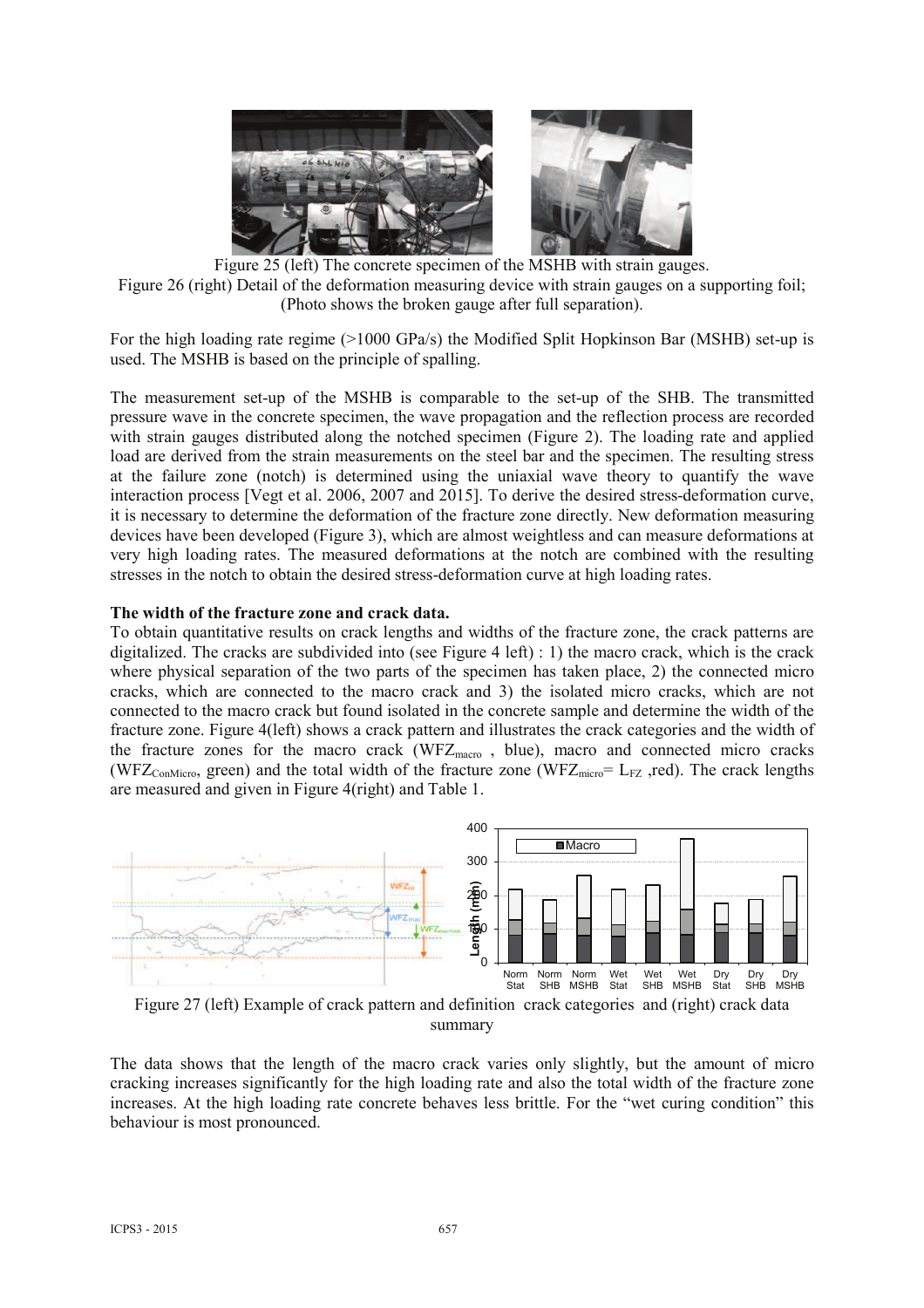|           | Dry          |               |                          |                 | normal   |               |                    |                 | wet      |               |                          |             |
|-----------|--------------|---------------|--------------------------|-----------------|----------|---------------|--------------------|-----------------|----------|---------------|--------------------------|-------------|
|           | $\iota_{FZ}$ | $\iota_{mac}$ | $l$ <sub>mic</sub> , tot | DIF             | $l_{FZ}$ | $\iota_{mac}$ | $\iota_{mic, tot}$ | DIF             | $l_{FZ}$ | $\iota_{mac}$ | $l$ <sub>mic</sub> , tot | DIF         |
| GPa/s     | mm           | mm            | mm                       | $\iota_{micro}$ | mm       | mm            | mm                 | $\iota_{micro}$ | mm       | mm            | mm                       | $l_{micro}$ |
| $10^{-4}$ | 8.7          | 90            | 86                       | $1.0\,$         | 6.7      | 82            | 136                | 1.0             | 6.0      | 78            | 140                      |             |
| 40        | 8.8          | 88            | $_{00}$                  | l .2            | 8.1      | 86            | 100                | 0.7             | 9.6      | 88            | 143                      |             |
| 1700      | 43.7         | 80            |                          | 2.1             | 19.1     |               | 78                 |                 | 47.5     | 83            | 288                      | 2.1         |

Table 3 Data on fracture patterns

 $L_{FZ}$ <sup>=</sup> width fracture process zone;  $l_{mac}$ = length macro cracks;  $l_{mic\_tot}$ =total length of all micro cracks in *fracture process zone; DIF= ratio total length micro cracks for dynamic and static case*

In (Vegt, 2015) the experiments and the data is presented and analysed in detail for all curing conditions and loading rates. In the next pages of this paper structural inertia effects of the fracture zone are discussed for the concrete material cured under normal conditions.

## **THE APPARENT STRENGTH**

The effect of structural inertia of the fracture zone on the dynamic strength is determined by the deformation rate in the pre-peak phase of the stress-deformation curve. The question is when structural inertia effects obscure the true material response? Various researchers addressed this issue a.o. Cotsovos [3] and Ozbolt [10,11,25]. Because in our tests the stress conditions, the deformation and the width of the fracture zone are known, a reconstruction of the failure process can be made. We first discuss the results for the MSHB tests. The deformation of the fracture zone is recorded by the newly developed deformation gauges. With the deformation of the fracture zone and the measured strains at several locations of the specimen, the stress-deformation curve was reconstructed. An example of the stress,  $\sigma(t)$ , the deformation of the fracture zone  $\delta(t)$ , and the corresponding deformation velocity  $\dot{\delta}(t)$ for a MSHB tests is presented in Figure 5.



Figure 28 Records of MSHB test N12 for stresses ( $\sigma(t)$  [MPa], axis left, black curve), deformation  $(\delta(t)$  [10<sup>-3</sup> mm], axis left, red curve), and deformation rate ( $\dot{\delta}(t)$  [m/s], axis right, blue curve).

From the experimental results the structural inertia effects can be quantified that occur when the deformation rate increases during fracture. The deformation is recorded in real time and therefore the acceleration in the pre-peak non-linear phase can be determined. This is the phase in which inertia effects can contribute to the measured strength. For the example given in Figure 5 the pre-peak nonlinearity in  $\sigma(t)$  starts at approximately 473 $\mu$ s, when the deformation increases and micro-cracks start to form. The pre-peak ends at maximum of  $\sigma(t)$  (approximately at 479us, so  $\Delta t = 6$ us). The acceleration  $\ddot{\delta}$  in this time frame is almost constant and for this particular test about 1.9\*10<sup>5</sup>m/s<sup>2</sup>.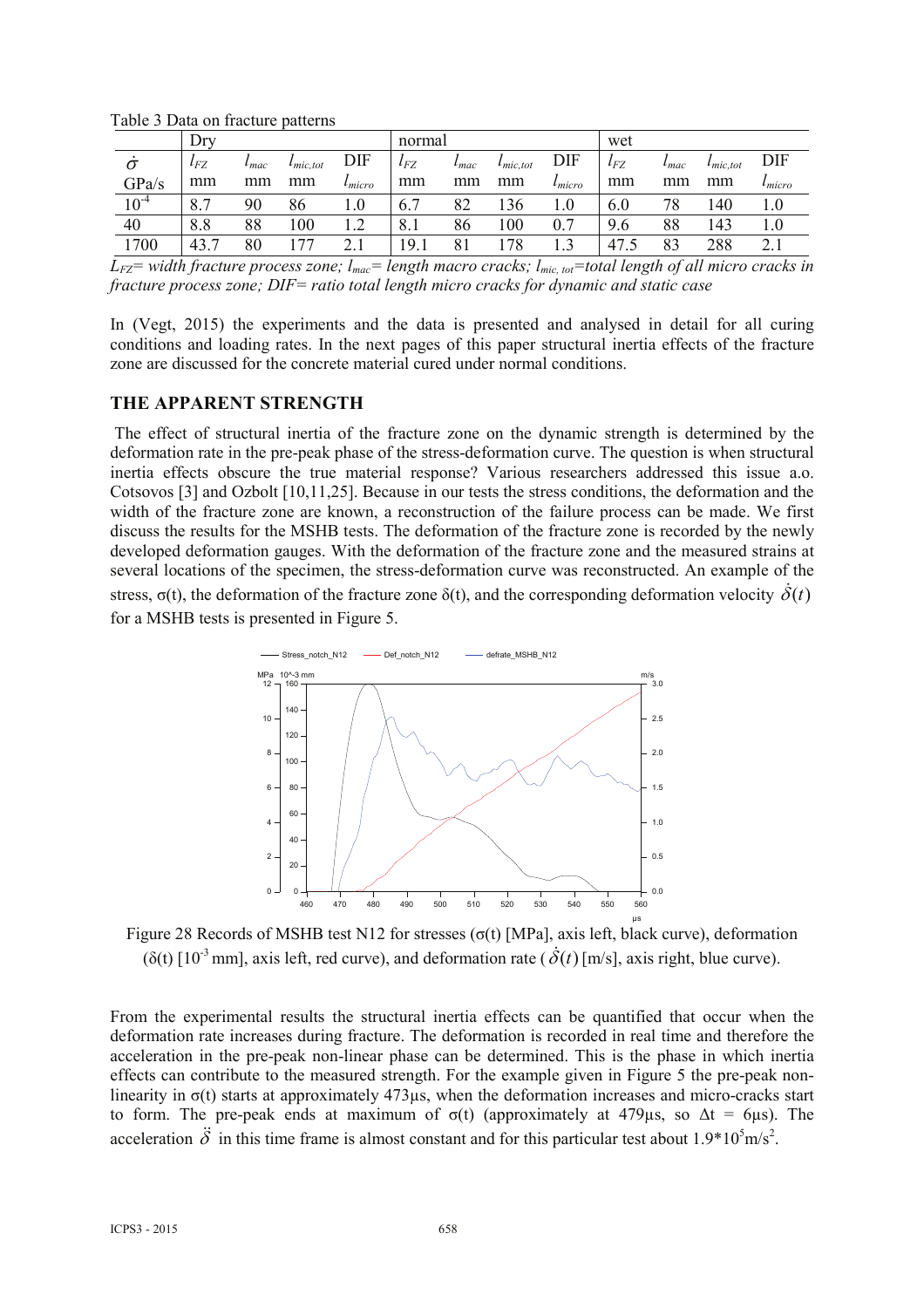To be able to determine the contribution of structural inertia in the fracture zone to the force equilibrium, we need information on the mass and therefore on the width of the fracture zone. Within a time frame  $\Delta t$  a width of  $2*\Delta t*Cp$  can be activated,  $C_p$  being the concrete sound velocity. Using Cp=3500m/s the theoretical width will be within the range of 40mm. However, when considering the experimental results on the width of the fracture zone  $(L_{FZ}$ , Table 1), the final width is approximately 20mm. The width  $L_{FZ}$  of 20mm will be used to estimate the structural inertia contribution in the apparent dynamic strength of the MSHB tests. The deformation of the fracture zone will not be equally distributed, but concentrated around the final macro-crack (see Figure 4, left). Therefore, the mass of the fracture zone will not be fully activated. Combined with the recorded acceleration, only a mass fraction (b) should be taken into account. The contribution of the fracture zone inertia to the apparent strength is given by:

$$
\Delta f_{t, dyn} = b.L_{FZ}.\rho.\ddot{\delta}
$$

The mass fraction b is unknown, so the contribution of inertia of the fracture zone to the observed strength for the MSHB and the SHB tests is given in Table 2 using different values for b.

|                             |         |         |           | $\sim$ commodular morning theories to applicate busing the $\sim$ 0.11D and morning |  |
|-----------------------------|---------|---------|-----------|-------------------------------------------------------------------------------------|--|
| Δft                         | $b=0.1$ | $b=0.2$ | $b=0.3$   | $b=0.4$                                                                             |  |
|                             | [MPa]   | [MPa]   | [ $MPa$ ] | [MPa]                                                                               |  |
| $\Delta \rm{ft}_{MSHB}$     | 0.7     | 1.5     | 2.2       | 3.0                                                                                 |  |
| $\Delta \rm{ft}_{\rm{SHB}}$ | 0.01    | 0.02    | 0.03      | 0.05                                                                                |  |

Table 4 Contribution inertia fracture zone to apparent strength for the SHB and MSHB tests

The analyses of the SHB and MSHB data show that the structural inertia of the fracture zone in the pre-peak response has a considerable effect on the strength increase for high loading rates, but up to a loading rate of 50GPa/s the inertia effects of the fracture zone can be disregarded.

Although the presented experimental results give a proper indication of the contribution of the inertia effects of the fracture zone, additional numerical research might be necessary to be able to accurately quantify the contribution of inertia to the apparent strength.

## **THE APPARENT FRACTURE ENERGY**

The previous section addressed the effect of the structural inertia of the fracture zone on the apparent strength in the pre-peak phase. In this section the post peak response will be analysed in a similar way. The stress-deformation curve for post peak-response is schematized commonly into two branches, i.e. the steep branch directly beyond the peak and a moderate declining branch. The first branch is coupled to the phase of micro-cracking and the long tailed second branch represents the formation of the final macro-crack. The curves for all tested loading and curing conditions are given in Figure 6.



Figure 29 Stress-deformation curves for three curing conditions (normal-left; dry-middle and wetright) for three loading rates (static-blue line; SHB-red line and MSHB black line)

The total length of the macro-crack is similar for all three loading rates (see Table 1), which indicates that the shape of second branch of the softening curve for different loading rates should be quite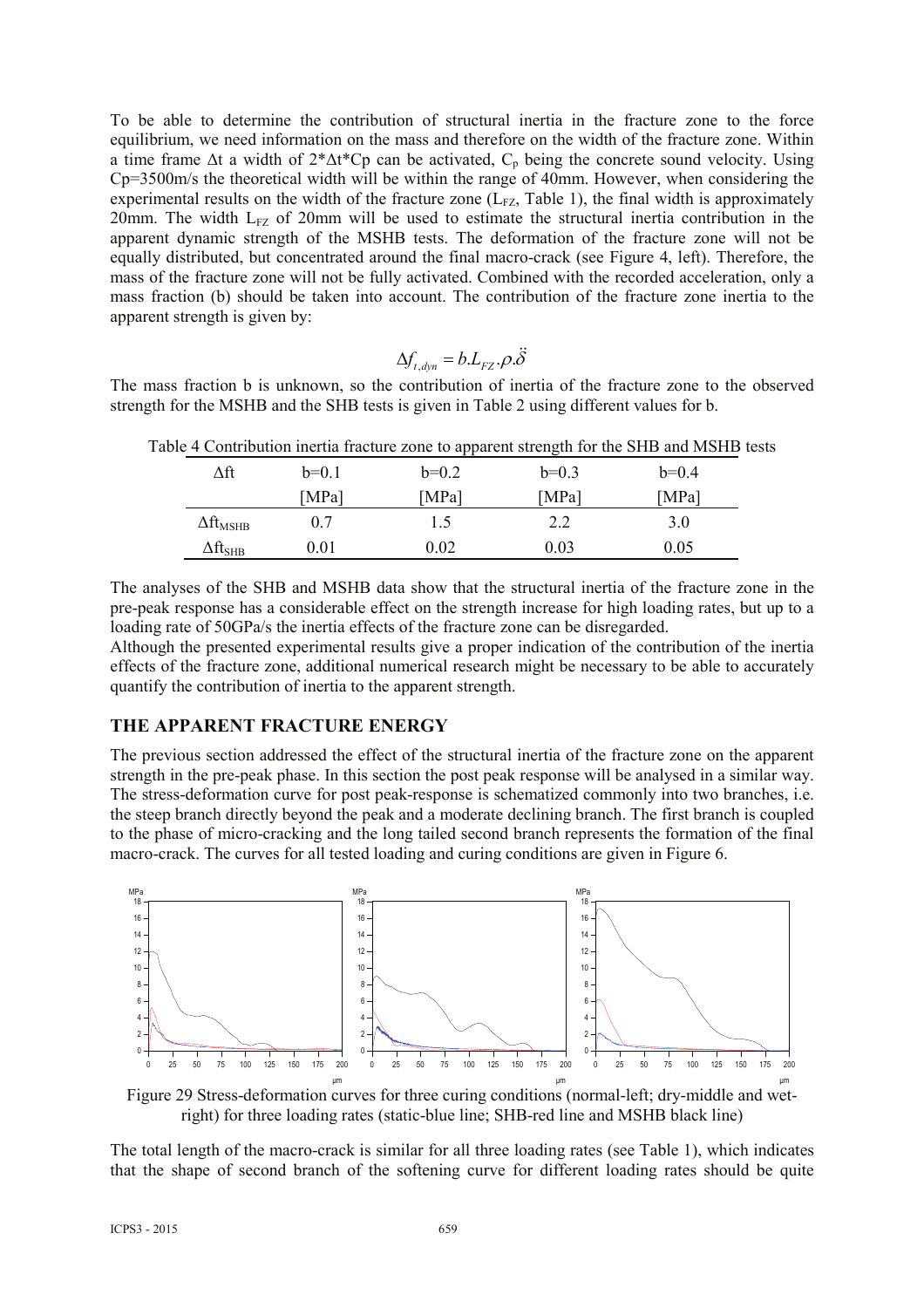similar. The experiments show, however, that the second branch of the softening curve is similar for static and SHB tests, but the tail of the MSHB tests is less steep (see Figure 6). The combination of no increase in macro crack length and still a difference in shape of the softening curve would imply that another mechanism contributes to the enhanced resistance, like for instance structural effects in the fracture zone. The inertia might delay the opening of the macro crack and will be recorded as additional resistance. In analogue with the pre-peak analysis, the deformation rate and acceleration is analysed. Four response stages are identified, see Figure 7. Note that the recorded "bumps" in the recorded softening branch are due to reflections in the "spall-part" of the specimen.



Figure 30 Post-peak analysis of the stress, deformation and deformation rate (MSHB test example). Records of MSHB test N12 for stresses ( $\sigma(t)$  [MPa], axis left, black curve), deformation ( $\delta(t)$  [10<sup>-3</sup> mm], axis left, red curve), and deformation rate  $(\dot{\delta}(t)$  [m/s], axis right, blue curve).

The deformation velocity increases, until the maximum apparent strength is reached (phase I). After reaching the maximum strength, the deformation rate increases furthermore over the first part of the softening curve (phase II). During the second part the deformation velocity drops (phase III) to a more or less constant value (phase IV). The inertia contribution to the post peak resistance is given in Table 3 for three mass fractions b.

| $\Delta \mathrm{ft}_{\mathrm{inertia}}$ | Average Acc              | $h=0.2$        | $h=0.3$  | $h=0.4$  |
|-----------------------------------------|--------------------------|----------------|----------|----------|
|                                         | $[^*10^5 \text{ m/s}^2]$ | [MPa]          | [MPa]    | [MPa]    |
| Pre-peak (phase I)                      | 1.58                     | 15             | 2.2      | 29       |
| $1st$ post peak (phase II, acc)         | 1.11                     | 1 <sub>0</sub> | 16       | 21       |
| $2nd$ post peak (phase III, dec)        | $-0.64$                  | $-06$          | $-0.9$   | $-12$    |
| $3rd$ post peak (phase IV)              | $+/-0.0$                 | $+/-0.0$       | $+/-0.0$ | $+/-0.0$ |

Table 5 Contribution of inertia fracture zone to apparent tensile resistance in MSHB tests for different mass fractions b.

The results show that the structural inertia of the fracture zone plays an important role in the pre-peak phase and the first branch of the softening curve. The inertia effects contribute to an increased strength and therefore a larger fracture energy. Due to the deceleration phase in the softening curve, the structural effects will decrease the apparent stresses and therefore the apparent fracture energy will even decrease in this phase. A remarkable observation. This means that the enhanced resistance found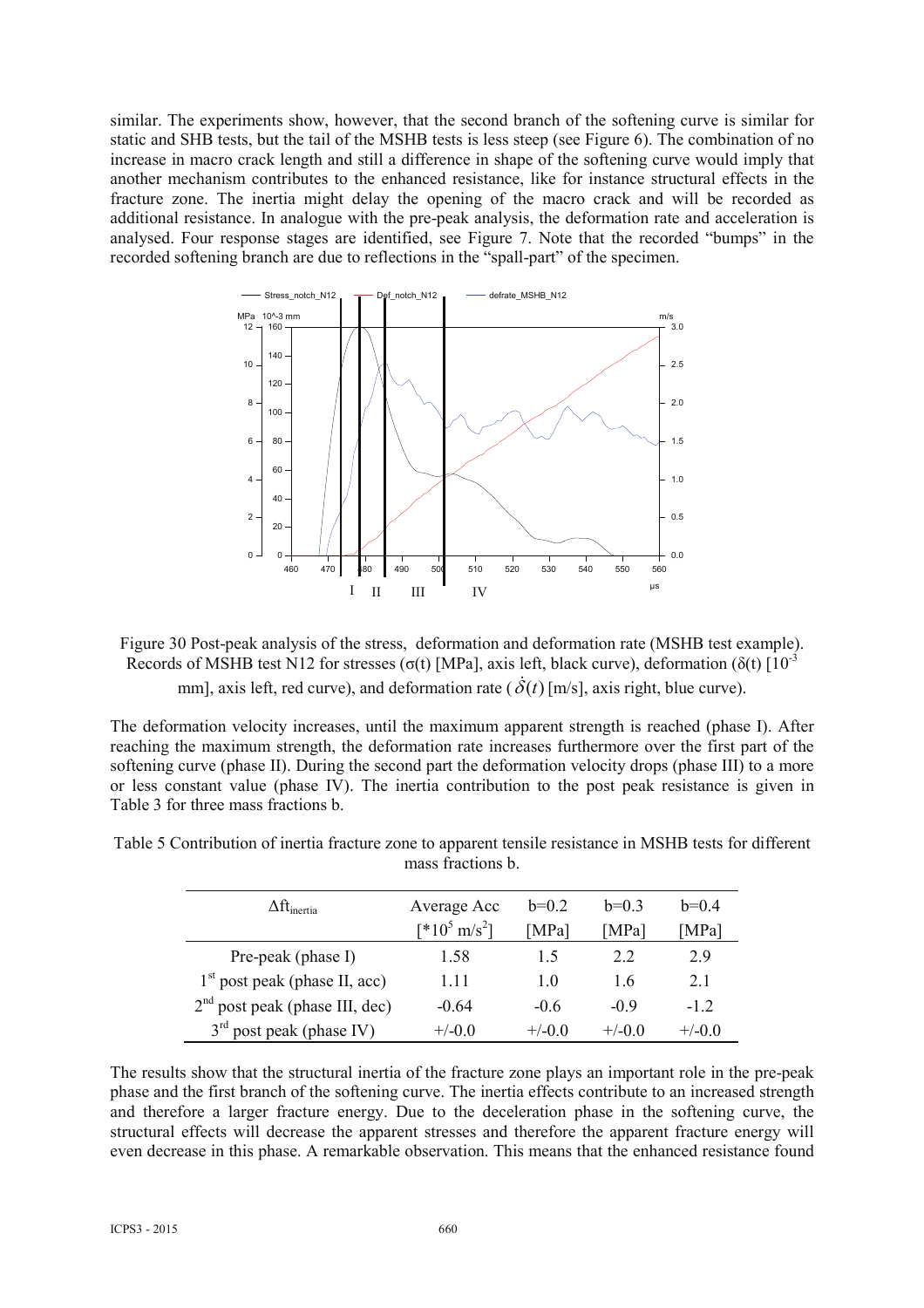in the tail of the stress-deformation curve must be due to another mechanism than structural inertia of the fracture zone.

The authors realize that the "acceleration recording" by differentiating  $\delta(t)$  twice, is not accurate and filtering was necessary to limit the introduced noise. Nevertheless the trend in inertia contribution to the post-peak response can be determined. The correction procedure was applied for the whole stressdeformation curve of the MSHB tests. A representative result is given in Figure 8 together with the static and SHB curves. It is obvious when comparing the corrected stress-deformation curve at high loading rates with medium and static loading rates that concrete becomes more ductile in the high loading rate regime. After elimination of the inertia affects, the peak is still wider, the softening curve is less steep and the total fracture energy increases significantly at high loading rates.

From the crack pattern analysis (Table 1) it was observed that at high loading rates the number of micro cracks increased with a factor 1.3. To estimate their contribution to the fracture energy the "static" curve was scaled up proportionally using the factor of additional micro cracks (in 3D, the cracks increase with a factor  $1.3^2$ , equals to 1.7), see dark purple curve in Figure 8. The grey area in between the corrected stress-deformation curve, inertia of the fracture zone excluded, and the static curve with '70% more fracture energy due to micro cracks' shows an increase in fracture energy due to additional resistance of the material, not being structural inertia of the fracture zone or additional micro-cracks. Most likely the additional post-peak resistance is due to the moisture in the pores. The analyses of the "dry" and "wet" test results will reveal more information on this statement (Vegt 2015).



Figure 31 Corrected Stress-deformation curve for MSHB test N12 (light blue), compared with apparent stress-deformation curve (green), static stress-displacement curve (red), SHB stressdeformation curve (orange) and static stress-displacement with 70% more micro cracks (dark purple).

## **CONCLUDING REMARKS**

The rate effects on concrete strength and fracture energy have been studied in an extensive experimental research programme. For static, intermediate and high loading rates the stress and deformation of the fracture zone are recorded real time. Afterwards, the fracture zone is studied and the length and distribution of the macro- and micro-crack are quantified by microscopic analysis. This data enables the reconstruction of the stress-deformation relation and the study of the mechanisms governing the concrete rate dependent behaviour.

In this paper the focus was on contribution of the inertia of the fracture zone to the apparent tensile strength and fracture energy. The presented data and analyses reveal that: